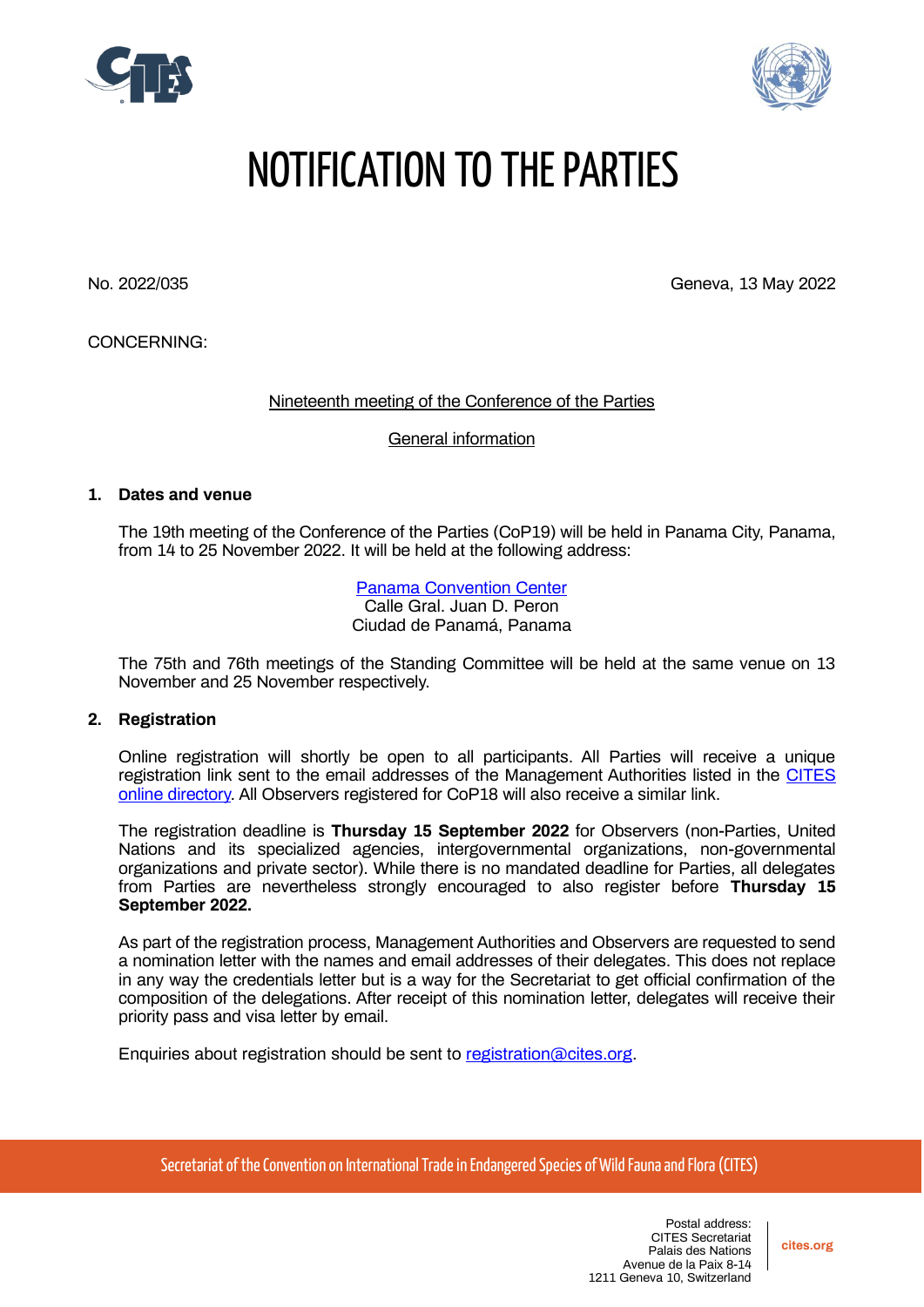# **3. Credentials for Parties**

Parties are reminded that, in accordance with Rule 5 of the Rules of Procedure of the Conference of the Parties, representatives of Parties must have been granted powers by a proper authority to represent the Party at a meeting. The Standing Committee has endorsed *Guidance for submission of credentials of representatives of Parties to CoP meetings*, which can be found on the [CITES](https://cites.org/sites/default/files/eng/cop/E-Guidance_for_submission_of_credentials.pdf)  [website.](https://cites.org/sites/default/files/eng/cop/E-Guidance_for_submission_of_credentials.pdf) Please note that all credentials must be issued by the Head of State, the Head of Government or the Minister of Foreign Affairs or an alternate signatory (in a temporary or acting capacity).

All credentials should be sent to [penelope.benn@cites.org](mailto:penelope.benn@cites.org) no later than **Monday 7 November 2022**. Originals can be delivered to the Secretariat at the meeting of the Conference of the Parties.

# **4. Registration and participation charges for Observers**

All observer organizations other than the United Nations and its specialized agencies (i.e. intergovernmental organizations, non-governmental organizations and private sector) need to pay a participation charge of **USD 600 for the first participant and of USD 300 for each additional participant**. All payments need to be made 30 days before the beginning of CoP19 by **Saturday 15 October 2022**, following the instructions provided by the Secretariat. For payment, please contact [noemi.reyes@cites.org](mailto:noemi.reyes@cites.org)

• International non-governmental organizations

In order to be registered by the Secretariat, any international non-governmental organization must demonstrate that it is:

- a) qualified in the protection, conservation or management of wild fauna and flora; and
- b) an organization in its own right, with a legal persona and an international character, remit and programme of activities.

Organizations that were registered as international non-governmental organizations at the 17th or 18th meeting of the Conference of the Parties (CoP17, Johannesburg, 2016; CoP18, Geneva, 2019) need not provide this information again.

Any international non-governmental organization that wishes to be represented at CoP19 but was not registered as such at CoP17 or CoP18 should send its request to the Secretariat, including the information to show that it meets the above criteria, **no later than Thursday 15 September 2022.**

• National non-governmental organizations and private sector entities

National non-governmental organizations and private sector entities are reminded that, in order to participate in CoP19, they must be approved in advance by the Management Authority of the State in which they are located or headquartered, in accordance with the provisions of Rule 4, paragraph 2 b), of the Rules of Procedure. The names of the representatives from these organizations and entities, and evidence of the approval of the Management Authority, must be submitted to the Secretariat by **Thursday 15 September 2022**, in accordance with Rule 4, paragraph 3 a), of the Rules of Procedure.

Enquiries about the above documentation and about participation charges should be sent to [registration@cites.org.](mailto:registration@cites.org)

# **5. Hotel reservations**

Delegates, including sponsored delegates, are responsible for making their own hotel reservations and should do so as soon as possible.

Further details about hotels are provided in Annex 1 to this Notification.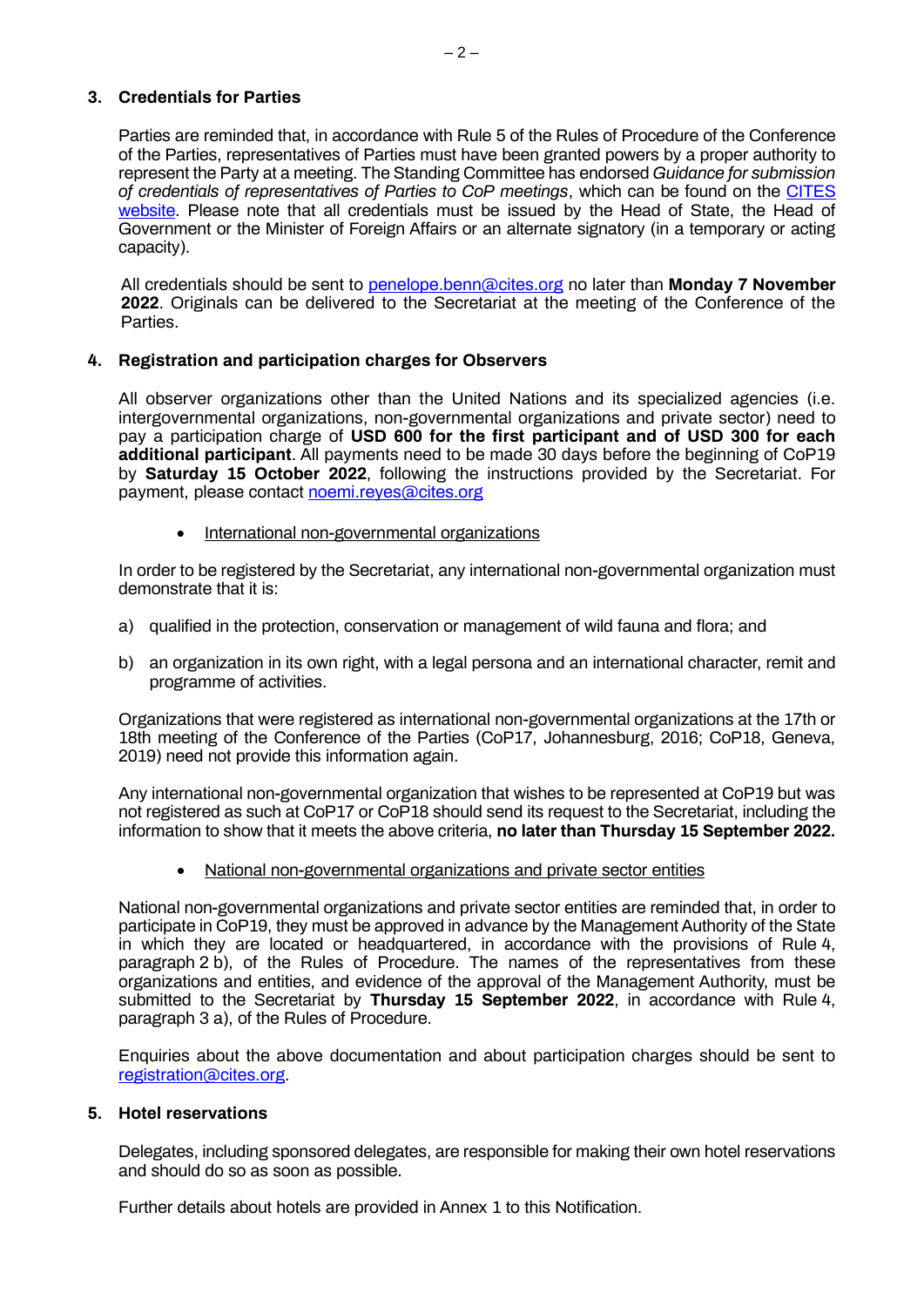Any queries should be directed to [19copcitespma@miambiente.gob.pa.](mailto:19copcitespma@miambiente.gob.pa) Please indicate HOTEL BOOKING in the subject of the email.

#### **6. Conference documentation**

The Secretariat is exploring ways to make CoP19 a *papersmart* meeting. Access to meeting documents will be provided electronically on the CITES website and on an intranet at the venue.

## **7. Visas**

#### **Participants are responsible for obtaining their own visas and should do so as soon as possible.**

The Host Country has generously agreed to waive visa fees for all officially registered participants. Information on visa requirements is available in Annex 2 to this Notification.

Participants from a country that require a visa to enter Panama are encouraged to register as early as possible in order to obtain the visa assistance letter from the Secretariat and to start the visa application process early. Participants should note that Panama does not have embassies in all countries, e.g., in the Africa region Panama has embassies in three countries: Egypt, Morocco and South Africa, and it is therefore important to initiate the process to apply for visas as soon as possible.

Any queries should be directed to [19copcitespma@miambiente.gob.pa.](mailto:19copcitespma@miambiente.gob.pa) Please indicate VISAS in the subject of the email.

## **8. Office space**

Reservations of office space at the Panama Convention Centre should be addressed to [19copcitespma@miambiente.gob.pa.](mailto:19copcitespma@miambiente.gob.pa) Please indicate OFFICE SPACE in the subject of the email.

All offices will be furnished with a desk, a desk chair and two chairs for visitors. Office rental costs will depend on the requirements. Please specify any additional requirements: computer, meeting table (indicate the number of seats), etc. The bank information and account number for payment for the office space will be provided in another Notification.

#### **9. Exhibition space**

All enquiries about the reservation of exhibition space at the Panama Convention Centre should be addressed to [19copcitespma@miambiente.gob.pa.](mailto:19copcitespma@miambiente.gob.pa) Please indicate EXHIBITION SPACE in the subject of the email.

If you require help in the arrangement of the exhibition space or furniture, please indicate it in the mail so that arrangements can be made with the event organizer at an additional cost. The exhibition spaces vary in their prices (standard size is USD 5,000.00 for the duration of the CoP) and will depend on the requirements. The exhibition spaces have a standard size of 2m<sup>2</sup> (2m  $^*$ 2m). The bank information and account number for payment for the exhibition space will be provided in another Notification.

All enquiries about catering services at your exhibition space should be sent directly by the exhibitors to Javier Araque [jaraque@panamaconventions.com](mailto:jaraque@panamaconventions.com) (Panama Convention Center - PCC).

# **10. Side events**

Side event organizers should submit their request online [here](https://forms.office.com/r/KH84gnM6PB) before **31 July 2022.** Please note that only Parties and accredited observer organizations can organize side events. All meeting rooms will be equipped with a screen and a projector. The CITES Secretariat will be able to confirm the organization of side-events **by 19 August 2022**. After confirmation from the CITES Secretariat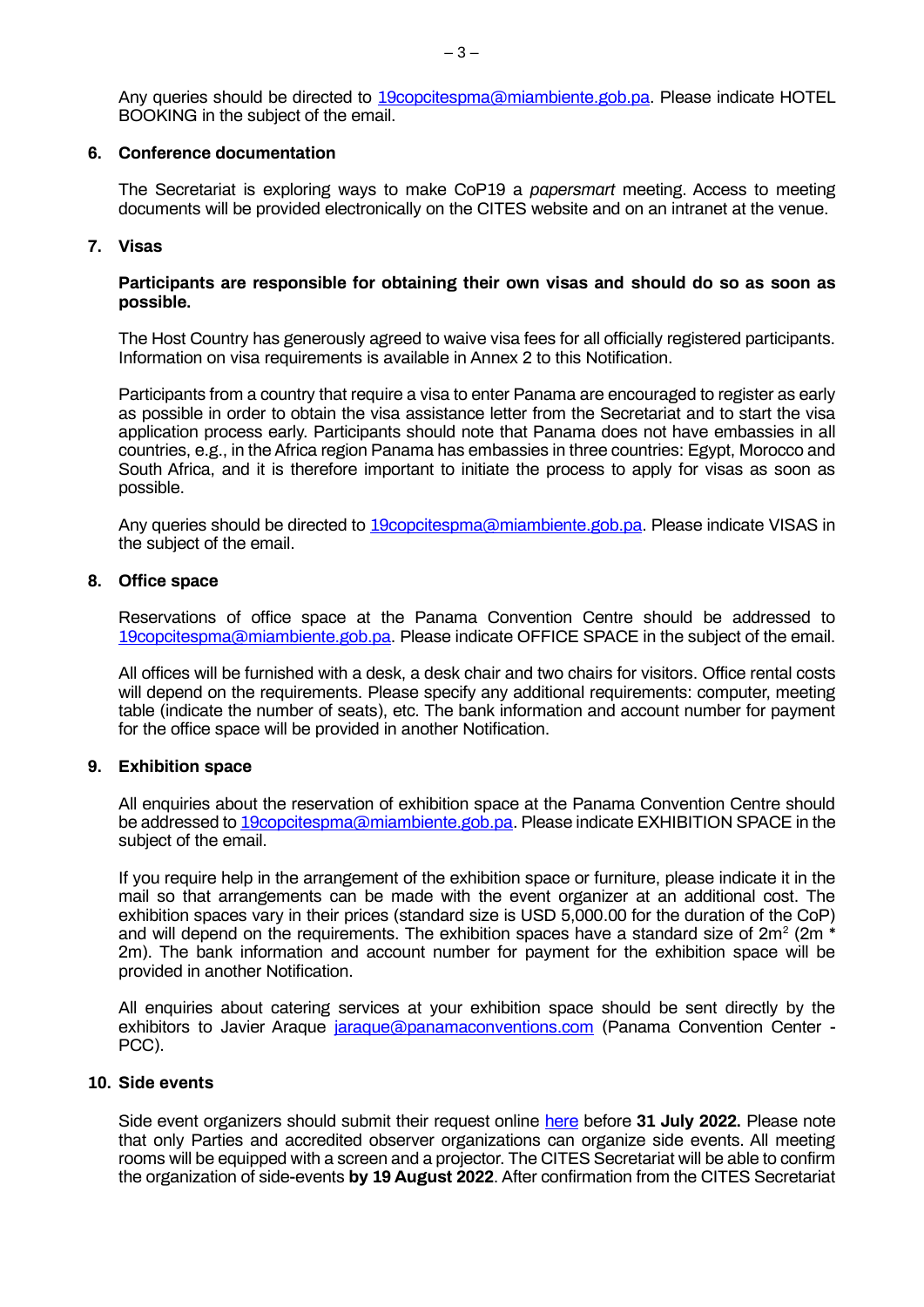about the time and date of the side-event, you will receive the contact details for any specific IT or catering requests you may have.

# **11. Media**

All media queries should be directed to David Whitbourn at [david.whitbourn@un.org.](mailto:david.whitbourn@un.org)

# **12. Further information**

Further information about COVID-related entry requirements, payment details for office and exhibition spaces, and shipment of materials to Panama will be provided in another notification to be published at a later date as well as the <u>CoP19 webpage</u>.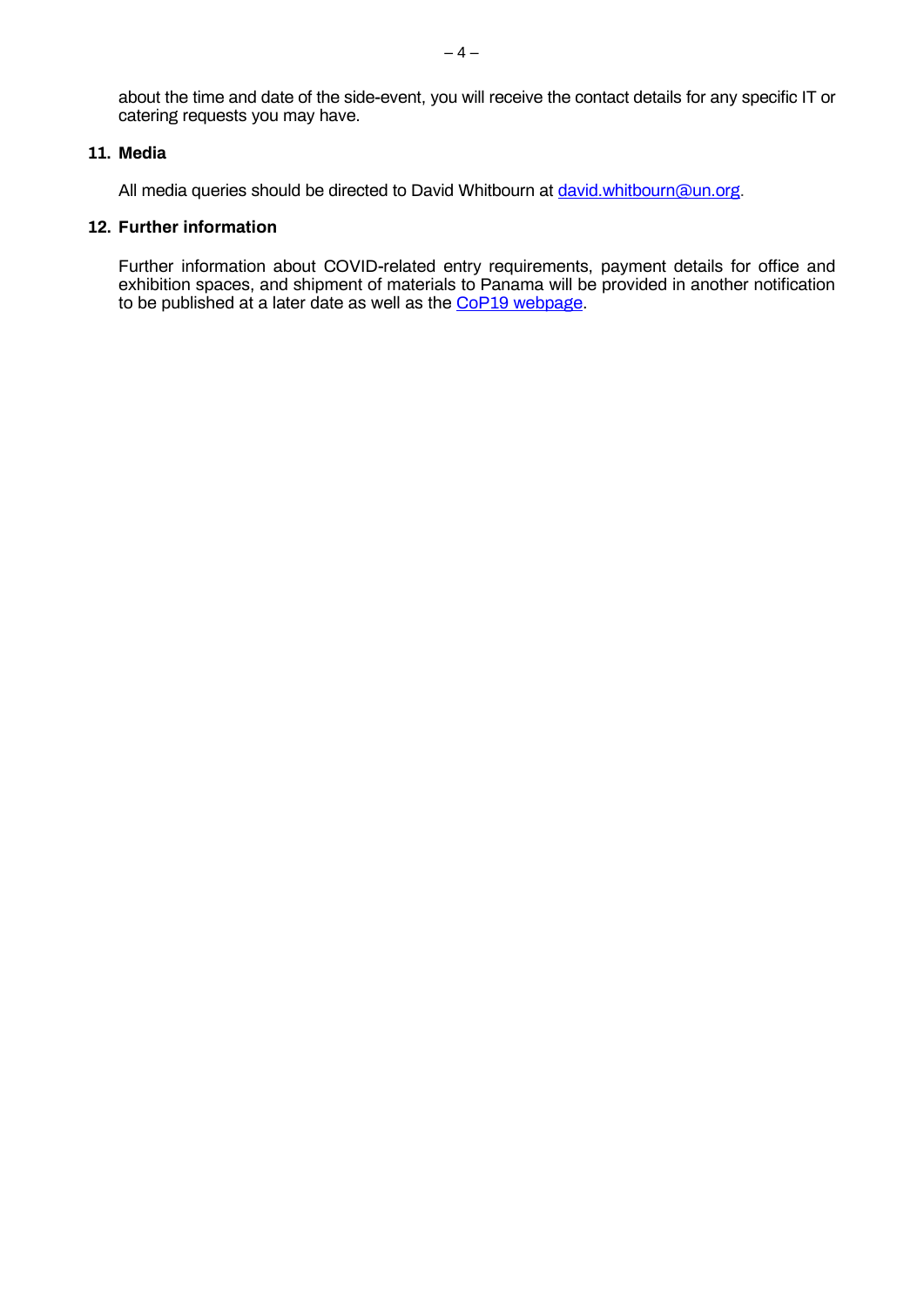# **HOTEL LIST**

| Name of hotel (average<br>time from the PCC by car)                                                                                                                                                                   | <b>Services provided</b>                                                                                                                                                                                                                                                                                                                                                                                       | <b>Booking link</b>                                                                      |
|-----------------------------------------------------------------------------------------------------------------------------------------------------------------------------------------------------------------------|----------------------------------------------------------------------------------------------------------------------------------------------------------------------------------------------------------------------------------------------------------------------------------------------------------------------------------------------------------------------------------------------------------------|------------------------------------------------------------------------------------------|
| <b>Wyndham Albrook Mall</b><br>(16 minutes)<br>Address:<br>Ciudad,<br>Centro<br><b>Comercial Albrook Mall</b><br>Contact person:<br>Monica Del Cid<br>mdelcid@verdeazulhotels.co<br>m                                 | • Breakfast<br>• Free wireless Internet<br>connection<br>• Free coffee, tea and water<br>in the room<br>• Direct access to the mall<br>• Additional beds are not<br>guaranteed but can be<br>requested and provided if<br>available<br>• Rate: \$109.00 +10% in<br>single or double room                                                                                                                       | reservations@wyndhampan<br>amahotel-am.com<br><b>GROUP</b><br><b>BLOCK</b><br>221124AMBI |
| <b>Sofitel Legend Casco Viejo</b><br>(14 minutes)<br>Address: Casco Viejo, San<br>Calle<br>Felipe,<br>8a<br>Este,<br>Panama<br>Contact person:<br>Knudson<br>Andres<br>Lee<br>Sales Manager<br>andres.lee@sofitel.com | • Rates are per room per<br>night<br>• When booking 1 additional<br>person the cost of breakfast<br>for the 2nd person is added<br>to the rate<br>• Maximum of 2 adults $+1$<br>child in each room<br>• A booking of 7 rooms or<br>more is considered a group<br>booking; for such bookings,<br>please write to the contact<br>person to check availability<br>as this link is only for<br>individual bookings | Click here to book a room                                                                |
| <b>Hotel Hilton</b><br>(12 minutes)<br>Address: Balboa Avenida &,<br>C. Aquilino de la Guardia,<br>Panama City<br>Contact person:<br>Meilyn Velásquez<br>Meilyn.velasquez@hilton.co<br>m                              | Ref: MSGHWW84124475                                                                                                                                                                                                                                                                                                                                                                                            | Click here to book a room                                                                |
| <b>Astoria Panama</b><br>(13 minutes)<br>Address:<br>Waldorf<br>Astoria<br>Panamá, 47th St. Uruguay<br>Street, Panama City<br>Contact person:<br>Meilyn Velásquez                                                     | Ref: MSGHWW84124475                                                                                                                                                                                                                                                                                                                                                                                            | Click here to book a room                                                                |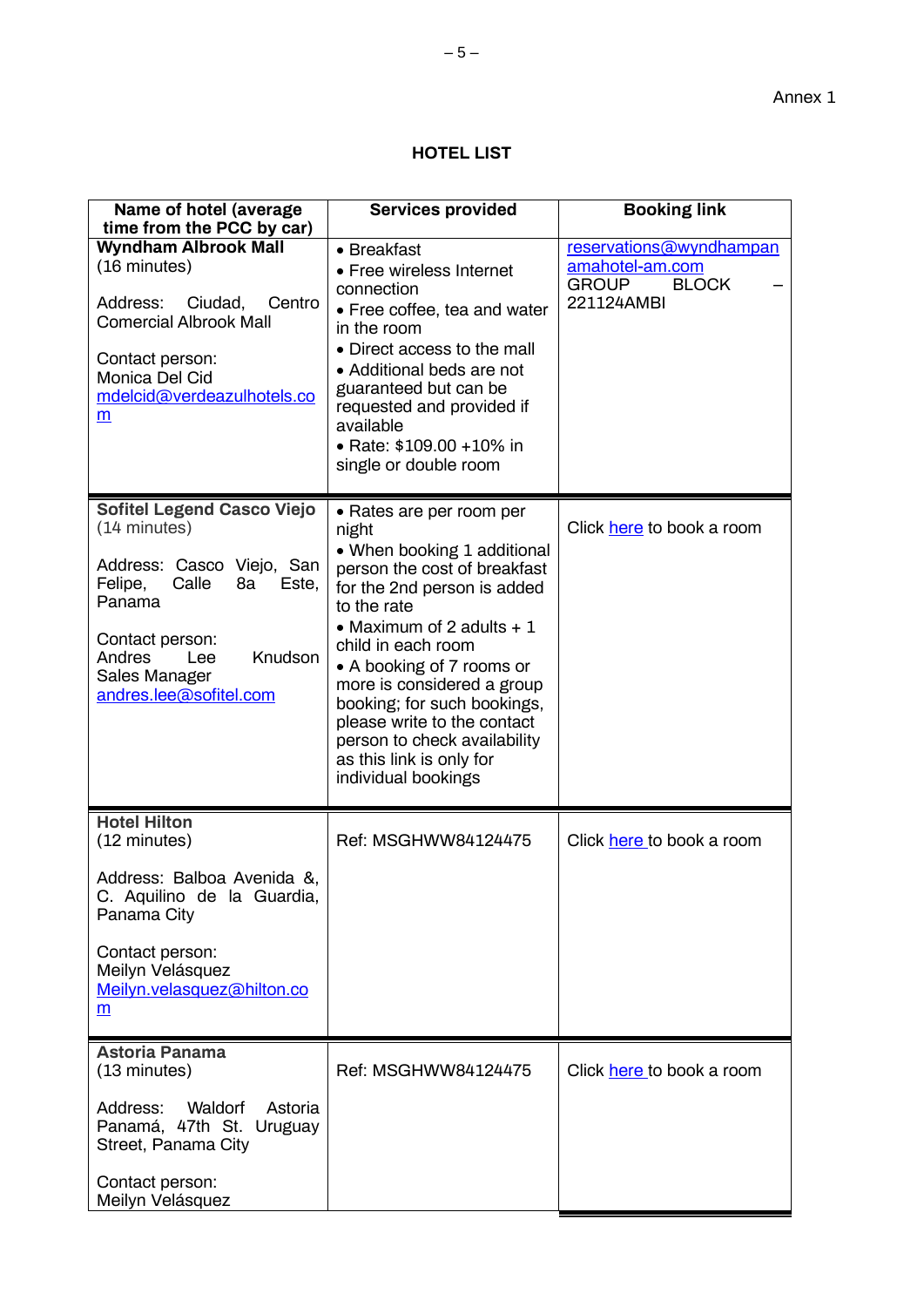| Meilyn.velasquez@waldorfas<br>toria.com                                                                                                                                                                                                                                                   |                                                                                        |                                                                               |
|-------------------------------------------------------------------------------------------------------------------------------------------------------------------------------------------------------------------------------------------------------------------------------------------|----------------------------------------------------------------------------------------|-------------------------------------------------------------------------------|
| <b>American Trade Hotel</b><br>(10 minutes)<br>Address:<br>American<br>Trade<br>Hotel & Hall, XF27+W8G, Av<br>Central, Panama City<br>Contact person:<br>Amarelys Spadafora<br>amarelys.spadafora@americ<br>antradehotel.com                                                              | Information about the hotel:<br>https://www.americantradeh<br>otel.com/es-co           | Click here to book a room                                                     |
| AC Hotel Panama City by<br><b>Marriot</b><br>(14 minutes)<br><b>Address: AC Hotel by Marriott</b><br>Panama City, Area Bancaria,<br>Ricardo Arias St 14, Panama<br>City<br>Contact person<br>Joanna Salcedo<br>joanna.salcedo@marriott.co<br>m                                            | USD 109 per night (B/.10.00<br>+10% additional person)<br><b>Breakfast included</b>    | Click <b>here</b> to book a room<br>(Group rate: CITES COP19<br><b>NOV22)</b> |
| <b>Marriot</b><br><b>Executive</b><br><b>Apartments Finisterre</b><br>(12 minutes)<br>Address: Calle Colombia &<br>Calle República<br>del<br>Paraguay, Panama City<br>Contact person:<br>Joanna Salcedo<br>joanna.salcedo@marriott.co<br>m                                                | 114 USD per night<br>(B/.10.00 +10% additional<br>person)<br><b>Breakfast included</b> | Click <b>here</b> to book a room<br>(Group rate: CITES COP19<br><b>NOV22)</b> |
| <b>Residence Inn Panama City</b><br>by Marriot<br>(13 minutes)<br>Address: Marriott Executive<br>Apartments Panama<br>City,<br>Finisterre, Calle Colombia &<br>Republica<br>Calle<br>del<br>Paraguay, Panama City<br>Contact person:<br>Joanna Salcedo<br>joanna.salcedo@marriott.co<br>m | USD 129 per night<br>(B/.10.00 +10% additional<br>person)<br><b>Breakfast included</b> | Click <b>here</b> to book a room<br>(Group rate: CITES COP19<br><b>NOV22)</b> |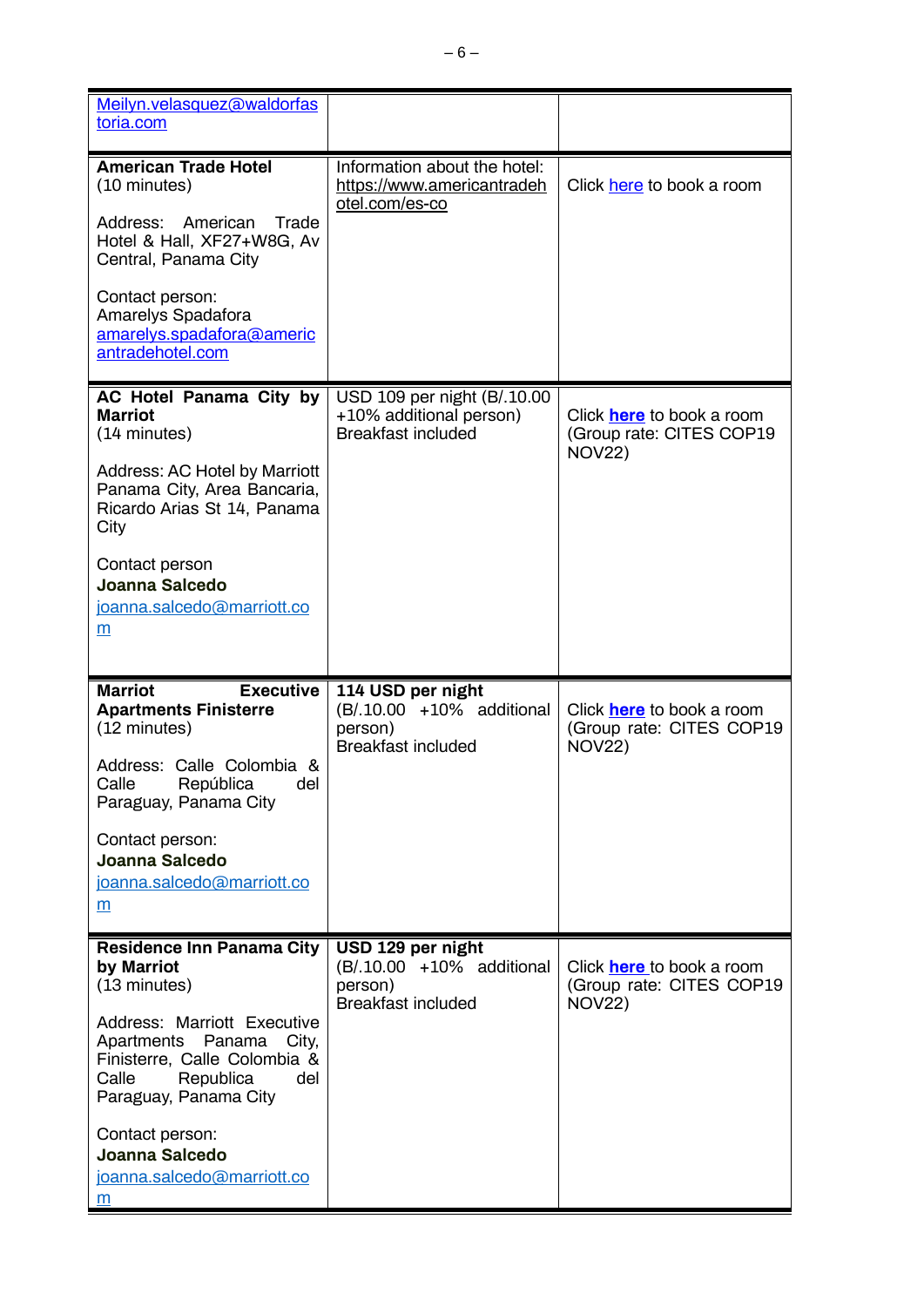| <b>Intercontinental</b><br><b>Miramar</b><br><b>Panama</b><br>(12 minutes)<br>Address: Torres Miramar, Av.<br><b>Balboa</b><br>Contact person:<br>Edlin Chavarria<br>echavarria@bernhotelspana                                                    | ClassicRoom \$129.00<br>PremiumRoom \$139.20<br>(Additional person: \$20.00<br>$+10\%$ hotel tax)<br>Internet<br><b>Breakfast</b><br>and<br>included                                  | Ministry of the Environment<br>rate for CITES<br><b>CORPORATERATES 2022</b><br>Please write directly to the<br>contact address |
|---------------------------------------------------------------------------------------------------------------------------------------------------------------------------------------------------------------------------------------------------|---------------------------------------------------------------------------------------------------------------------------------------------------------------------------------------|--------------------------------------------------------------------------------------------------------------------------------|
| ma.com                                                                                                                                                                                                                                            |                                                                                                                                                                                       |                                                                                                                                |
| Le Meridien Panama<br>(12 minutes)<br>Méridien<br>Address: Le<br>Panamá, Calle Uruguay &,<br>Panama City<br>Contact person:<br><b>Edlin Chavarria</b>                                                                                             | <b>Deluxe</b><br>Room<br><b>Guest</b><br>\$99.00<br><b>Gold Suite \$145.00</b><br>(Additional person \$20.00<br>$+10\%$ hotel tax)<br><b>Breakfast</b><br>Internet<br>and<br>included | Ministry of the Environment<br>rate for CITES<br><b>CORPORATERATES 2022</b><br>Please write directly to the<br>contact address |
| echavarria@bernhotelspana<br>ma.com                                                                                                                                                                                                               |                                                                                                                                                                                       |                                                                                                                                |
| <b>Holiday Inn</b><br>(16 minutes)<br>Address: Holiday Inn Panamá<br>Distrito Financiero, Detras del<br>Nacional, Calle<br>Santuario<br>Ricardo Arango y, C. 53 Este,<br>Panama City<br>Contact person:                                           | ClassicRoom \$95.00<br>(Additional person \$20.00<br>$+10\%$ hotel tax)<br><b>Breakfast</b><br>Internet<br>and<br>included                                                            | Ministry of the Environment<br>rate for CITES<br><b>CORPORATERATES 2022</b><br>Please write directly to the<br>contact address |
| <b>Edlin Chavarria</b><br><u>echavarria@bernhotelspana</u><br>ma.com                                                                                                                                                                              |                                                                                                                                                                                       |                                                                                                                                |
| <b>Westin Hotels &amp; Resorts</b><br>Playa Bonita<br>(18 minutes)<br>Address: The Westin Playa<br>Bonita<br>Panama,<br>Km<br>6<br>Camino A Veracruz, Panama<br>City<br>Contact person:<br>Edlin Chavarria<br>echavarria@bernhotelspana<br>ma.com | Deluxe<br>Guest<br>Room<br>\$139.00<br>(Additional person \$20.00<br>$+10\%$ hotel tax)<br><b>Breakfast</b><br>Internet<br>and<br>included                                            | Ministry of the Environment<br>rate for CITES<br><b>CORPORATERATES 2022</b><br>Please write directly to the<br>contact address |
| <b>Crowne Plaza Panama</b>                                                                                                                                                                                                                        | Deluxe Guest Room \$95.00                                                                                                                                                             | Ministry of the Environment                                                                                                    |
| (14 minutes)<br>Address:<br>Crowne<br>Plaza<br>Panamá, Av At The Financial<br>& Banking Area, Av. Manuel                                                                                                                                          | (Additional person \$20.00<br>$+10\%$ hotel tax)<br><b>Breakfast</b><br>and<br>Internet<br>included                                                                                   | rate for CITES<br><b>CORPORATERATES 2022</b><br>Please write directly to the<br>contact address                                |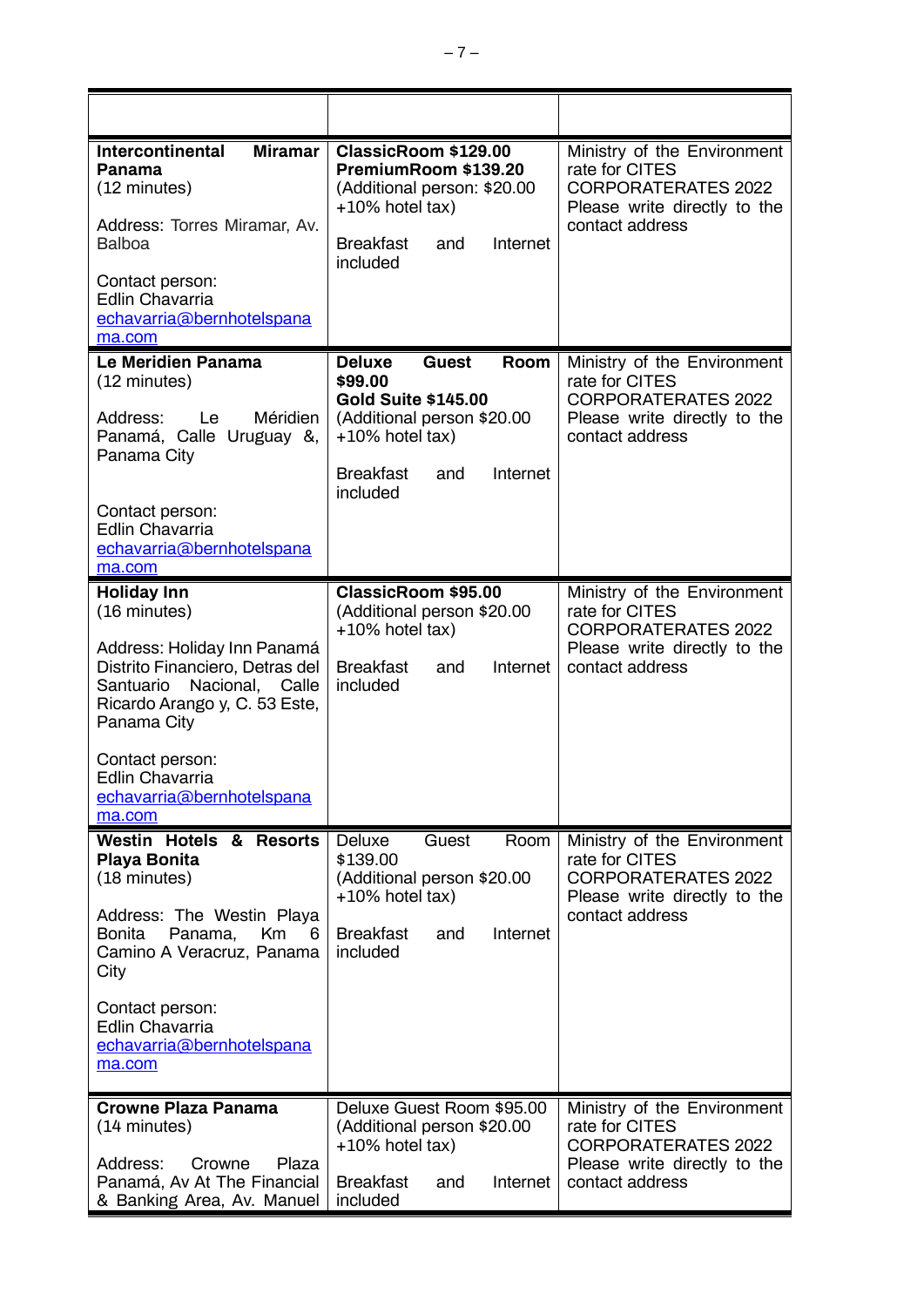| Espinosa Batista,<br>Panama<br>City                                       |  |
|---------------------------------------------------------------------------|--|
| Contact person:<br>Edlin Chavarria<br>echavarria@bernhotelspana<br>ma.com |  |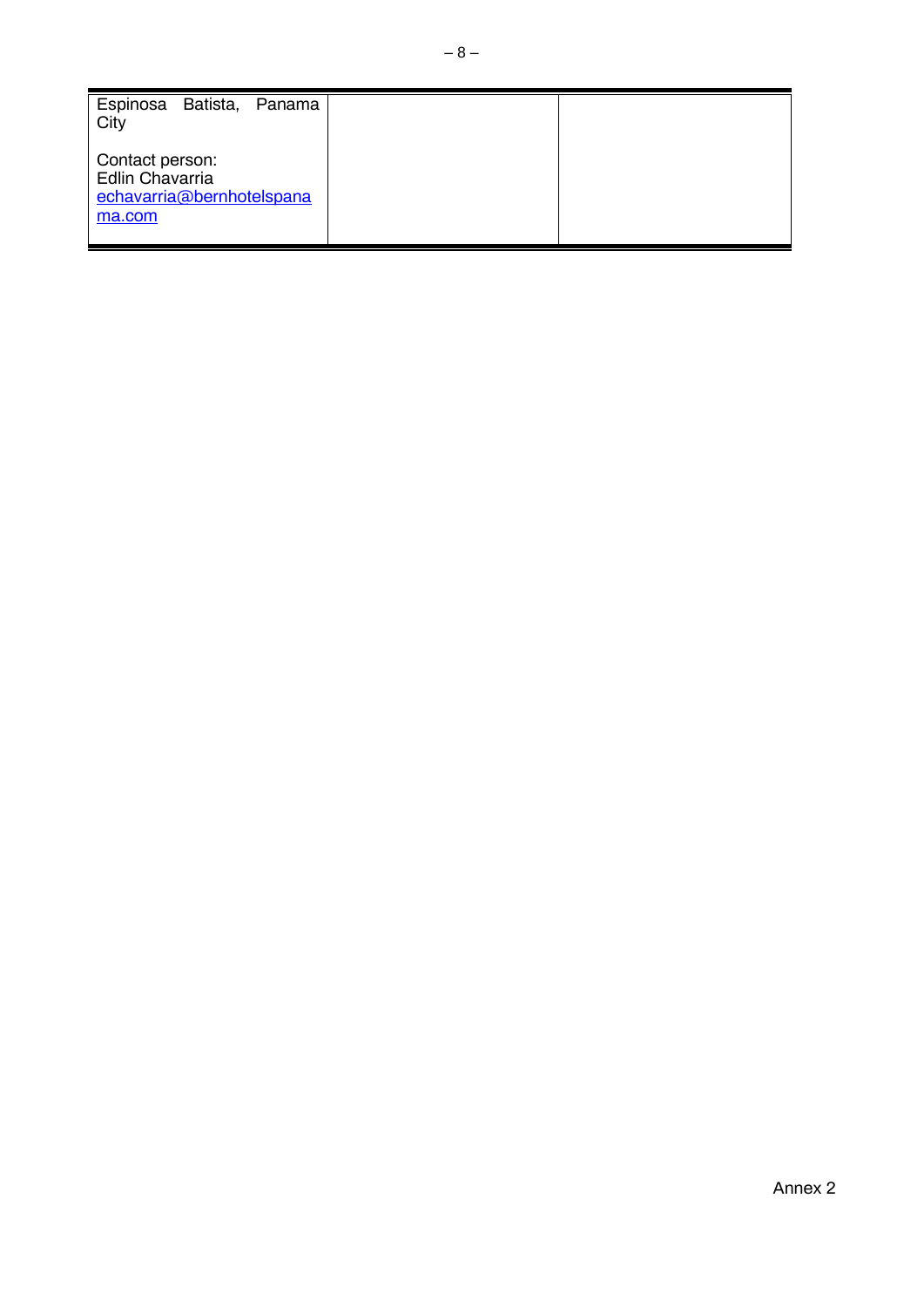# **VISAS FOR COUNTRIES PARTICIPATING IN CITES COP19**

| <b>TYPE OF</b><br><b>VISA</b>                 | <b>DEFINITION</b>                                                                                                                                                                                                                                                                                                                                                                                                                                                                                                                                                                                                                                                                                                                                                                                                                                                                                                                                                                                                                                                           |
|-----------------------------------------------|-----------------------------------------------------------------------------------------------------------------------------------------------------------------------------------------------------------------------------------------------------------------------------------------------------------------------------------------------------------------------------------------------------------------------------------------------------------------------------------------------------------------------------------------------------------------------------------------------------------------------------------------------------------------------------------------------------------------------------------------------------------------------------------------------------------------------------------------------------------------------------------------------------------------------------------------------------------------------------------------------------------------------------------------------------------------------------|
| <b>Visa</b>                                   | A visa is an authorization granted to a foreigner to enter the national territory as a non-<br>resident for a specific amount of time. It is required for citizens of countries which for<br>reasons of migration policy need to ask for prior authorization from the National<br>Migration Service in order to be able to enter the country. This authorization has to be<br>obtained in the applicant's country of origin (at the Panamanian Consulate in that<br>country) or can also be applied for by a lawyer residing in Panama. The application<br>must meet all the requirements demanded by the Migration Authorities. If the visa is<br>approved, the Panamanian Consulate will stamp the visa into the passport so that the<br>person is able to travel to Panama. The foreigner needs to specify whether he/she is<br>applying for a tourist visa (if so, specifying the intended length of stay) or an<br>immigration visa; the Migration Authorities decide whether the visa will be granted or<br>not and determine the duration of stay granted in Panama. |
| <b>Requirements</b><br>for entering<br>Panama | Valid passport, proof of financial liquidity and a return ticket to the country of origin or<br>residence when the migratory category requires it. Hence, the migratory classification<br>made by the Ministry of Foreign Affairs is very important. If the person belongs to a<br>country that may enter Panama with a stamped visa, there are two options: he/she<br>can either apply for a visa at the Panamanian Consulate and arrive to Panama with a<br>visa stamp already in his/her passport. If the person belongs to a country that is<br>classified as visa only, he/she has no choice but to previously apply for the visa to be<br>stamped at the Panamanian Consulate. In any case, he/she will need to meet further<br>entry requirements (i.e., financial liquidity, a valid passport for at least three months<br>and a return ticket to his/her country)                                                                                                                                                                                                  |
| agreement                                     | <b>Visa abolition</b> The countries in this category have signed agreements with Panama under which they<br>are mutually exempt from any visa requirements to enter the other country.                                                                                                                                                                                                                                                                                                                                                                                                                                                                                                                                                                                                                                                                                                                                                                                                                                                                                      |
| <b>Visa</b><br>exemption                      | No visa is required for nationals of countries that appear in this category due to a<br>unilateral decision adopted by the Panamanian Government.                                                                                                                                                                                                                                                                                                                                                                                                                                                                                                                                                                                                                                                                                                                                                                                                                                                                                                                           |

Every country that is a Party to CITES must check Annex  $1<sup>1</sup>$  and determine whether its citizens require an authorized visa (*visa autorizada*) or a stamped visa (*visa estampada*) to enter Panama or whether the country is in the list of countries for which no visa is required (*supresión de visa en pasaportes ordinarios*).

Visa exemption is regulated by Executive Decree No. 521 of 6 August 2018. It establishes that foreigners who require a visa to enter the Republic of Panama and have a visa to enter Canada, the United States of America, the Commonwealth of Australia, the Republic of Korea, the State of Japan, the United Kingdom of Great Britain and Northern Ireland, the Republic of Singapore and any of the States that make up the European Union may enter the national territory of Panama as long as the visa granted by the countries mentioned above is a multiple entry visa, has been used previously in